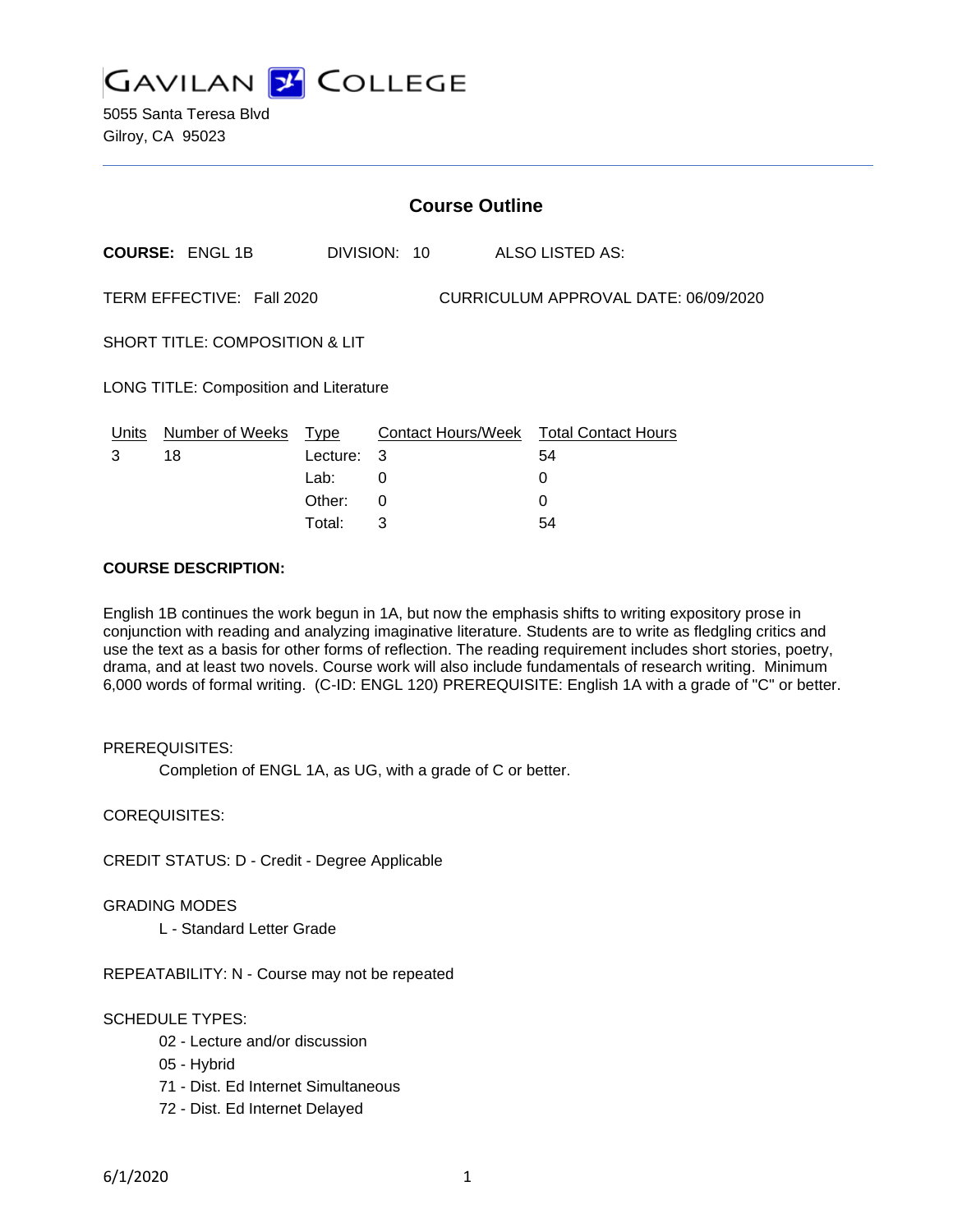### **STUDENT LEARNING OUTCOMES:**

1. Survey, examine, and compare major works of literature, including poetry, drama, and fiction through the lens of various literary theory. Measure of assessment: essays, quizzes, presentations, reading logs

Year assessed, or planned year of assessment: 2018

Semester: Fall

2. Identify the writer's rhetorical choices and analyze the effect on the text and the reader.

Measure of assessment: Essays, forum and class discussions, and exams

Year assessed, or planned year of assessment: 2018

Semester: Fall

3. Apply critical thinking skills to construct a unified, coherent, and developed essay designed to analyze and/or demonstrate comprehension of literature.

Measure of assessment: Essays and exams

Year assessed, or planned year of assessment: 2018 Semester: Fall

4. Identify characteristics associated with literary genres, such as poetry, drama, and fiction.

Measure of assessment: essays

Year assessed, or planned year of assessment: 2018 Semester: Fall

5. Apply the research process to respond to or engage with works of literature. Measure of assessment: Researches say Year assessed, or planned year of assessment: 2018 Semester: Fall

6. Create an original research paper on one or more works of literature using credible sources and correct documentation.

Measure of assessment: Research essay, annotated bibliography, portfolio, &self-evaluation Year assessed, or planned year of assessment: 2018 Semester: Fall

# **CONTENT, STUDENT PERFORMANCE OBJECTIVES, OUT-OF-CLASS ASSIGNMENTS**

Curriculum Approval Date: 06/09/2020 NOTE: The following description of content is intended to show the types of writings and topics that will be covered in English 1B. Specific readings and writing assignments will vary, but all courses will include the breadth of reading and writing opportunities outlined here. WEEK HOURS CONTENT: Week 1 3 Hours Introduction to the course. Students will write a short diagnostic essay. Students will study

elements of plot in works of short fiction and be able to identify plot components.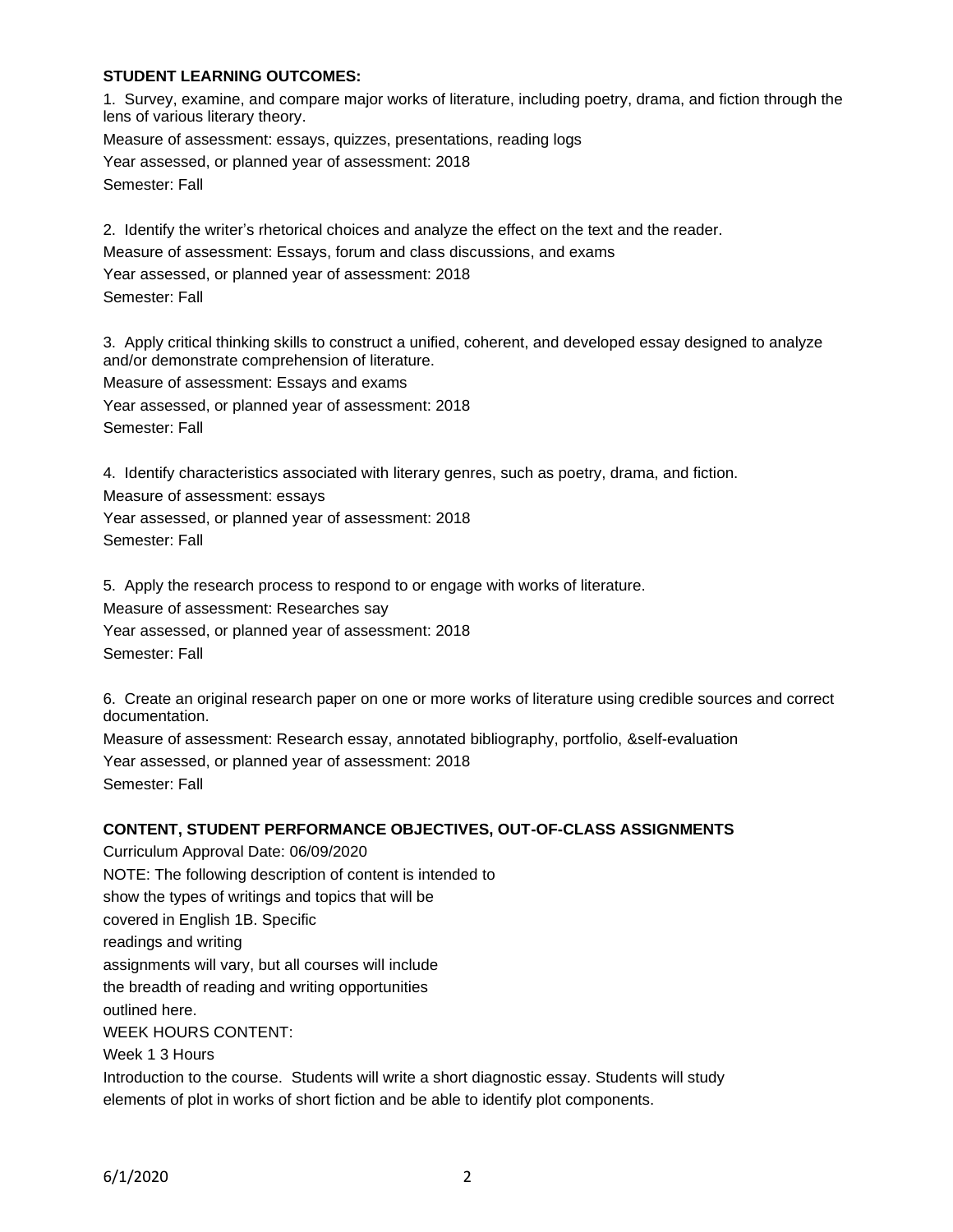Week 2 3 Hours

Students will study elements of setting and organizational structure in works of short fiction. Students will be able to determine the relationship between setting choice and plot to diagram various short organizational plans.

Week 3 3 Hours

Students will study character and author's viewpoint in works of short fiction. Students will begin applying literary criticism to works of short fiction by composing a short essay in which they analyze one or more stories from a critical perspective.

Week 4 3 Hours

Students will study style in works of short fiction. Students will demonstrate understanding of multiple elements of short fiction in writing and/or verbal presentations.

Week 5 3 Hours

Students will begin reading the first novel. Interpretive approaches to the text may vary. Approaches may include an examination of narrative elements, rhetorical devices and strategies, and/or theories of literary criticism.

Week 6 3 Hours

As part of the novel study, students will write an analysis, which may include an examination of narrative elements, rhetorical

devices and strategies, and/or an emphasis on literary criticism.

Week 7 3 Hours

Students will begin reading plays, which may include works from such dramatists as William Shakespeare, Anton Checkhov,

Henrik Ibsen, Samuel Beckett, Oscar Wilde, Tennessee Williams, Lorraine Hansberry, and others.

Week 8 3 Hours

Students will analyze elements of the play through group discussion and/or activities.

Week 9 3 Hours

Students will take a midterm on short fiction, the first novel, and play(s).

Week 10 6 Hours

Students will begin study of the second novel or collection of short stories.

Week 11 3 Hours

Students will continue study of novel and/or short stories. The emphasis may include such areas as character, plot, setting,

points of view, narratology, symbols, motifs, etc.

Week 12 3 Hours

Students will begin the study of poetry, elements of poetry, and various forms of poetry (e.g. sonnets,

free verse, elegies, epic poems, villanelles, etc.). Students will submit a paper on the two plays or the second novel.

Week 13 3 Hours

Students will continue to study features and forms of poetry. They may also study poetry interpretation using such

approaches as biographical, historical, arechetypal, and symbolic criticism. Students will demonstrate their understanding

of poetry intepretation by presenting a reading and/or an analysis or explication of an assigned poem or group of poems.

Students may also submit original poetry.

Week 14 6 Hours

Students will submit a research paper (seven pages or more) on an author, a genre, a literary time period, a work,

a series of works, etc., that have been explored in class.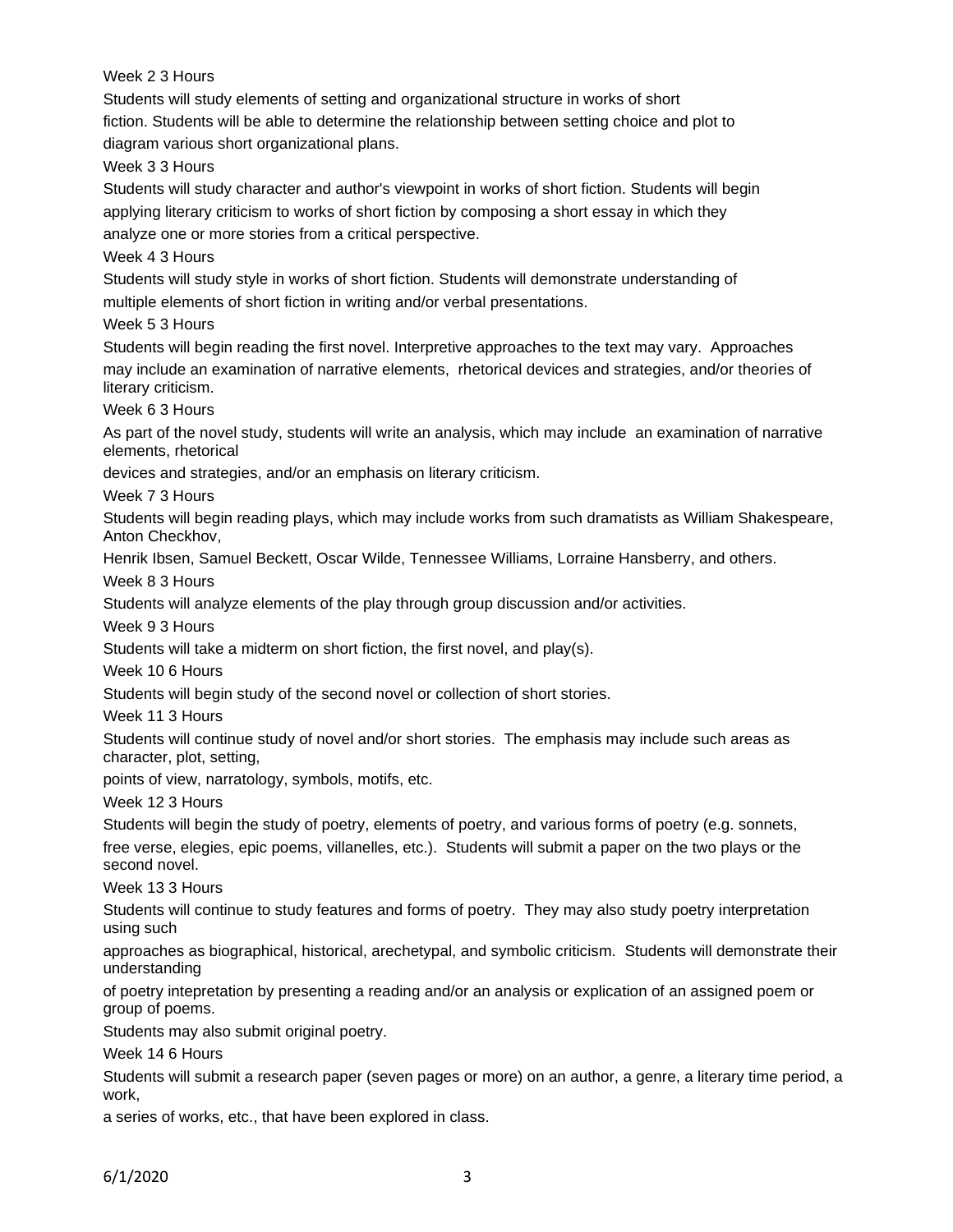Week 15 3 Hours Students will continue work on poetry, as well as review for final. Week 16 2 Hours

### **METHODS OF INSTRUCTION:**

Lecture, class discussion, group work, projects, various types of writing practice, library orientations

### **OUT OF CLASS ASSIGNMENTS:**

Required Outside Hours: 108 Assignment Description: essays, seminar presentations, exams, etc.

## **METHODS OF EVALUATION:**

Writing assignments Percent of total grade: 75.00 % 75% - 90% Written homework; Reading reports; Essay exams; Term papers Skill demonstrations Percent of total grade: 10.00 % 10% - 25% Class performance; Field work

# **REPRESENTATIVE TEXTBOOKS:**

Required Representative Textbooks Sylvan Barnett. Literature for Composition. NY, NY: Longman,2017. ISBN: ISBN: 978-0134678702 Reading Level of Text, Grade: Reading level of text, Grade: 13 Verified by: Verified by:Pearson Publishing